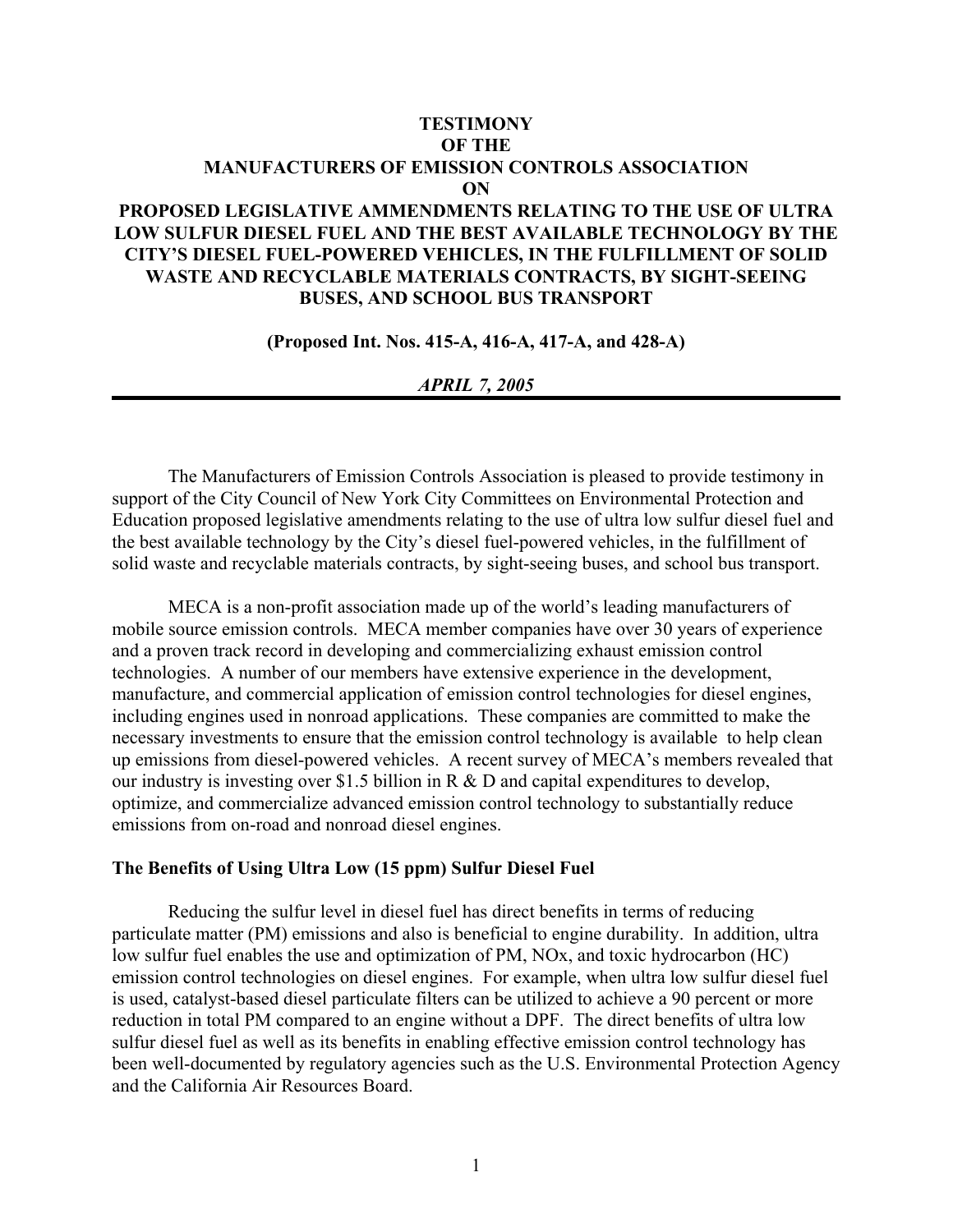### **Emission Control Technologies Are Available and Emerging to Significantly Reduce Emissions from Nonroad Diesel Engines**

Technologies to reduce diesel PM, such as diesel particulate filters and diesel oxidation catalysts, are commercially available today. In fact, the use of exhaust emission control technology for diesel engines is not new. For over thirty-five years, nonroad diesel engines used in the construction, mining, and materials handling industries have been equipped with exhaust emission control technology – initially with diesel oxidation catalysts (DOCs) and followed later by diesel particulate filters (DPFs). These systems have been installed on vehicles and equipment both as original equipment and as retrofit technology on over 250,000 nonroad engines worldwide. Also, selective catalytic reduction (SCR), which has been widely used on stationary engines and in some mobile source applications on a limited basis, is another possible PM control strategy that also provides significant NOx emission reductions. Finally, NOx control technologies can be combined with PM control technologies. For example, low-pressure exhaust gas recirculation (EGR) technology combined with diesel particulate filter technology is an available retrofit strategy for diesel engines. Similarly, lean-NOx catalyst technology, which has been combined with both DOC technology and DPF technology, is an available retrofit technology for diesel engines as well.

*Diesel Particulate Filters* (DPFs) – As noted above, DPFs are commercially available today. Over 200,000 on-road heavy-duty vehicles and more than 1,000,000 diesel passenger cars in Europe have been equipped with this technology. The heavy-duty applications include trucks, buses, and refuse haulers. DPF technology is projected to be utilized on al highway heavy-duty diesel engines sold in the U.S. beginning with the 2007 model year. Indeed, DPFs are currently available on selected on-road diesel vehicles in the U.S. and Europe. This technology has demonstrated impressive durability characteristics in commercial operation in the U.S. and Europe and will be used across the board on highway diesel vehicles and engines in Japan beginning in 2005. Also, a growing number of different filter system designs and strategies – both passive and active – are emerging.

Where diesel fuel with <15 ppm sulfur is used, precious metal catalyst-based diesel particulate filters (CB-DPFs) have consistently demonstrated the capability to reduce PM emissions on a mass basis by up to 90 percent or more. In addition, this technology has proven effective in reducing the carbon-based PM by up to 99.9+ percent, while significantly reducing particle numbers over the full range of particle size, including ultra-fine particles. Finally, CB-DPF technology has demonstrated the capability to reduce a wide range of toxic hydrocarbon species and PAHs by up to 80 percent or more.

*Diesel Oxidation Catalysts (DOCs)* – DOC technology is available today and can be applied to the full range of diesel engine sizes used in both on-road and non-road applications. Over 250,000 nonroad vehicles and equipment, including mining vehicles, skid steer loaders, forklift trucks, construction vehicles, and stationary engines, as well as over 35 million diesel passenger cars in Europe and over 1.5 million trucks and buses worldwide, have been equipped with DOCs. DOCs reduce PM emissions in the range of 20 to 40 percent depending on the engine type and condition, as well as the sulfur level in the fuel. If 15 ppm sulfur diesel fuel is used, DOCs can be optimized for maximum control of PM and toxic HC emissions.